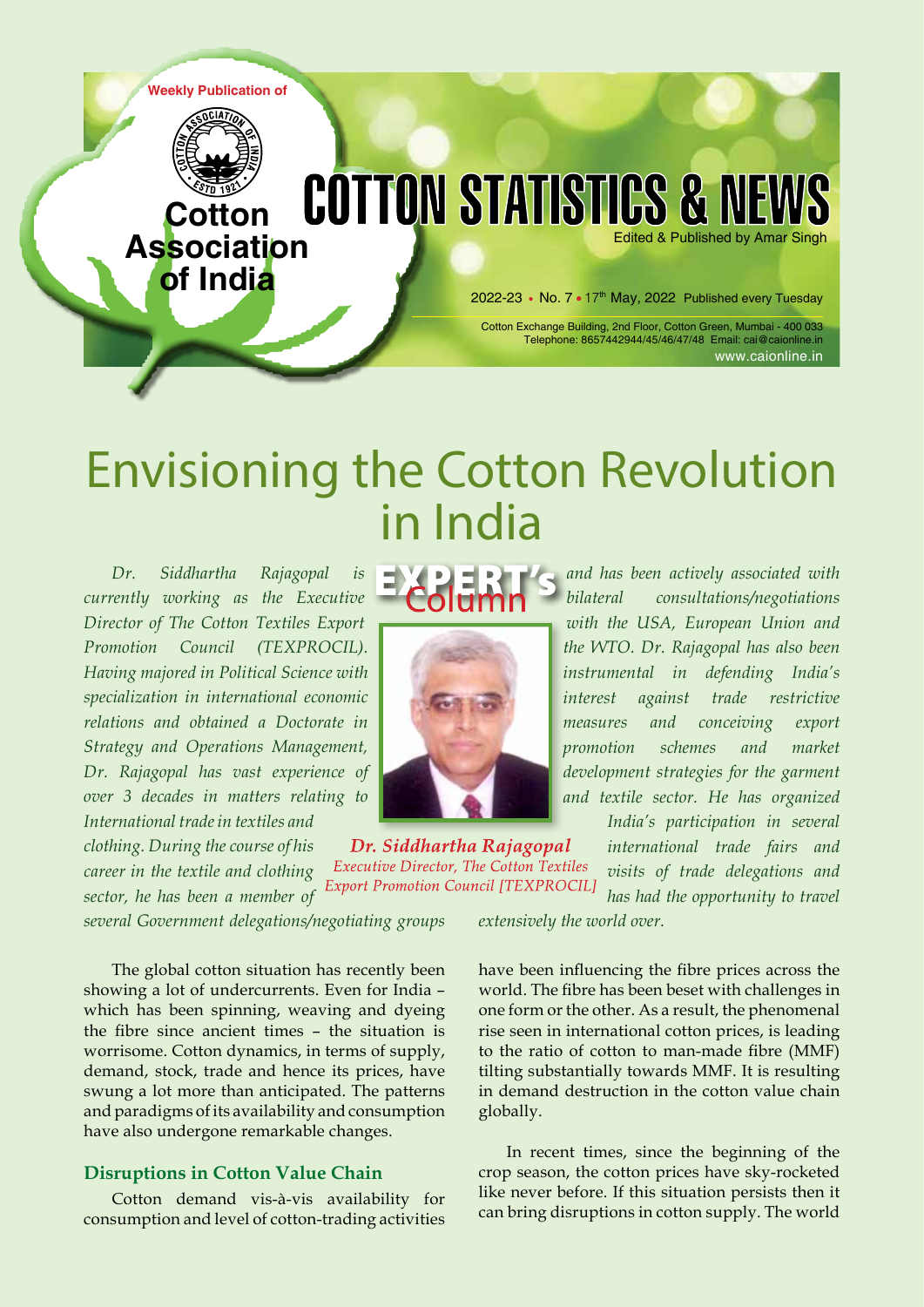cotton conundrum can come to an end only if the international prices moderate gradually and remain range bound. This will offer some respite and cotton will be able to regain some of its lost competitiveness against MMF or non-cotton textiles globally.

Indeed, it has become important to diagnose the cotton situation, gather some clues for responsive policies to mitigate the adversities and embrace strategies to effectively avoid losses across the Indian cotton value chain.

### **State of World Cotton**

India, China, USA, Brazil comprise 66 per cent of the world cotton production. Globally, 140.73 million bales (170 kg) of cotton are produced in an area of 32.60 million hectares with a world average yield of around 808 kgs per hectare. Global cotton consumption (1000 MT) amounts to 24,640 million tonnes while the exports (1000 MT) are seen at a level of 9,905 million tonnes.

It is important to note that the average yield of some of the leading cotton producers in the world like Australia 1920 kg/hectare, China 1879 kg/ hectare, Brazil 1814 kg/hectare exceeds far more than India's 448 kg/hectare. Even the leading USA yield at 995 kg/hectare and neighboring Pakistan's yield at 708 kg/hectare are better than India.

### **Indian Cotton Scenario**

As per available reports, India cultivates cotton in the area of 123.5 kg/hectare which is 37.88 per cent of the world cultivation area. The average Kapas production is 1350 kg/hectare and average Gin out turn is around 33 per cent. The seeds are also mainly hybrid.

In the year 2021, cotton production in the country is estimated at 33.50 million bales (170 kg), while cotton consumption (1000 MT) is estimated at 5,502 million tonnes (22.33 per cent of world).

India is the number one cotton producing country with 23.84 per cent of world cotton, covering the world's largest cultivation area of 37.74 per cent. The country ranks second as a consumer and second top exporter in the world.

With all these achievements to its credit, the country is confronted with the challenge of overcoming low yields in large sowing areas.

# **Turning Cotton Into A 'New Leaf'**

To remain competitive in global markets, it is important to consider focusing on factors like yield, quality and scale of cotton production in India. To overcome the obstacles, the industry must consistently pursue well thought of strategies in the long term. It is axiomatic that for any crop to succeed, it requires high yield potential, stable performance under vagaries of the weather, assured marketing and almost endto-end mechanisation.

In this regard, some of the immediate steps required are:

- (1) Enhancing branding and marketing support for cotton,
- (2) Improving yield per hectare through supplying hybrid varieties of cotton seeds,
- (3) Guarding against pest infestations by making available pesticides and other inputs,
- (4) Rigorously pursuing soil irrigation programmes to maintain natural flora, that is to maintain adequate level of groundwater while farming, and
- (5) Promoting contract farming for scaling up productivity and improving quality.

# **The Productivity Challenge - Why the Need To Address It?**

Studies show that India's competitiveness in the cotton textile sector has improved over the last decade against most of the competing countries and there is immense scope for increasing our exports further.

The current market size of the Textile & Clothing industry is estimated at US \$ 150 bn comprising exports of US \$ 42 Bn and domestic size of US\$ 108 Bn. A target for achieving a market size of US \$ 350 Bn with exports of US \$ 100 Bn has been envisaged by the year 2030.

The current level of cotton production per annum is estimated at 6 Mn tons. In order to meet the export target of US\$ 100 Bn and market size of US \$ 350 Bn by 2030, the cotton production will have to increase to at least 10-12 Mn tons per annum. In order to achieve this increase in production, the present productivity level of cotton needs to be increased on a war footing.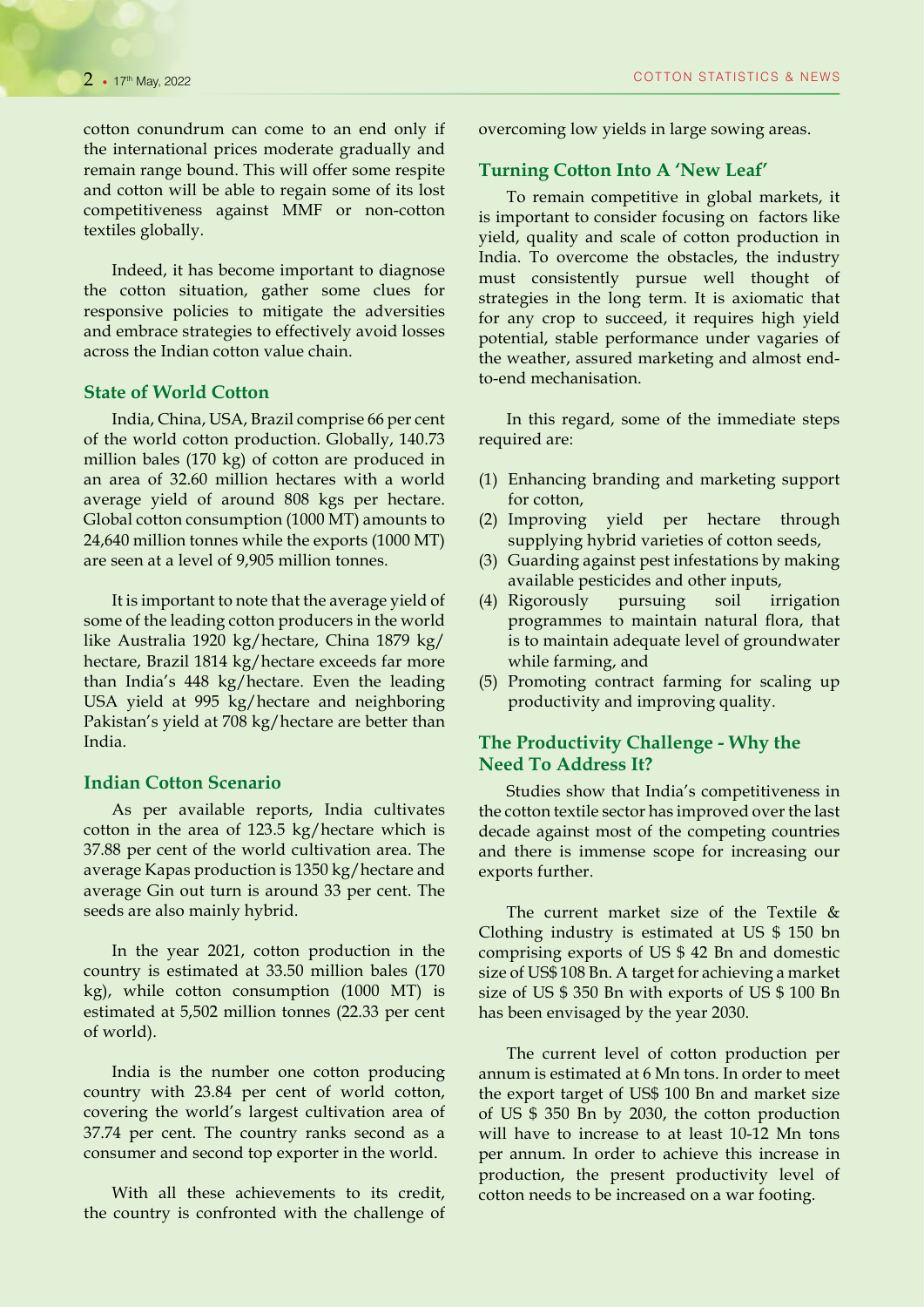#### **How To Address the Productivity Challenge?**

Some of the significant suggestions to improve cotton yield are immediate intervention in seed variety, introducing overall integrated crop management, outsourcing technology and responsive support from the Government by introducing initiatives that support growth of the sector.

Specifically, the focus needs to on the following areas:

- 1. Review all seed varieties in use at present: There is a need to review all the seed varieties in use at present and discard the obsolete ones so as to promote the use of only the latest varieties in order to reduce the confusion and increase the yield.
- 2. Adopt High Density Plantation: There is also a need to revolutionise farming techniques by adopting high density plantation methods. In order to facilitate high density sowing, modified and new seed varieties will be required which can be discussed with seed companies.
- 3. Undertake Drip Irrigation in Rain Deficient Areas: While most of the cotton farming is rainfed, drip irrigation needs to be undertaken in the rain-deficient belts of the country like Vidharba region in Maharashtra, which has a large area under cotton cultivation but a very low yield.
- 4. Encourage Mechanised Picking of Cotton: Mechanised picking needs to be encouraged on a war footing instead of manual picking prevalent at present. This will also result in reducing contamination levels.
- 5. Adopt a holistic approach: Going forward, a holistic approach needs to be taken wherein Cotton Research Institutes, Scientists, Industry Bodies/Seed Companies should collaborate to achieve the goal of higher yield per hectare in a time bound manner.
- 6. Link Mapping of Cotton Growth Areas to Gati - Shakti Portal: At present there is no robust system of Data collection on Production/ Consumption/Stocks for the cotton economy. Data on production/estimates should be linked to GatiI- Shakti Platform being developed by the Government of India,

so that data on cotton production across the country can be obtained on a real time basis.

If some of the above-mentioned steps are taken, productivity can increase from the present level of 450 kgs per hectare to at least 800 kgs per hectare.

#### **Need To Focus on Quality Parameters**

Today, cotton has become a symbol of life and livelihood for farmers. It is more than just a crop and plays a dominant role even in the industrial economy of the country. In this context, the challenge of producing quality cotton also needs to be overcome. Indian cotton has the dubious distinction of being rated high in terms of contamination levels inspite of having the largest acreage under cultivation and large crop size and sizeable exports.

Production of quality cotton not only enhances the value of the product but will ensure remunerative prices to farmers. Adoption of quality cotton production is also the answer to reduce carbon footprints.

Fashion brands are increasingly exploring the use of quality cotton to improve their value proposition. Despite being expensive, large-scale adoption of quality cotton in the prêt line will contain the erosion of cotton's share in the wake of emerging competition from other fibres in the market.

#### **Growth in Exports**

Over the years, India has registered a consistent growth trend with the country's exports of cotton to the world growing at a CAGR of 33 per cent from a level of USD 48 million 2001/02 to USD 1,897 million in 2020/21, thereby reflecting India's inherent strength and competitive advantage in cotton.

During these years the export of value-added cotton textiles viz. madeups of cotton have grown at a CAGR of 20 per cent whereas cotton fabrics and cotton yarn have both grown at a CAGR of 5 per cent each. Overall, the exports of cotton textiles have grown at a CAGR of 9 per cent in the last two decades.

*(To be Continued...) (The views expressed in this column are of the authors and not that of Cotton Association of India)* ---------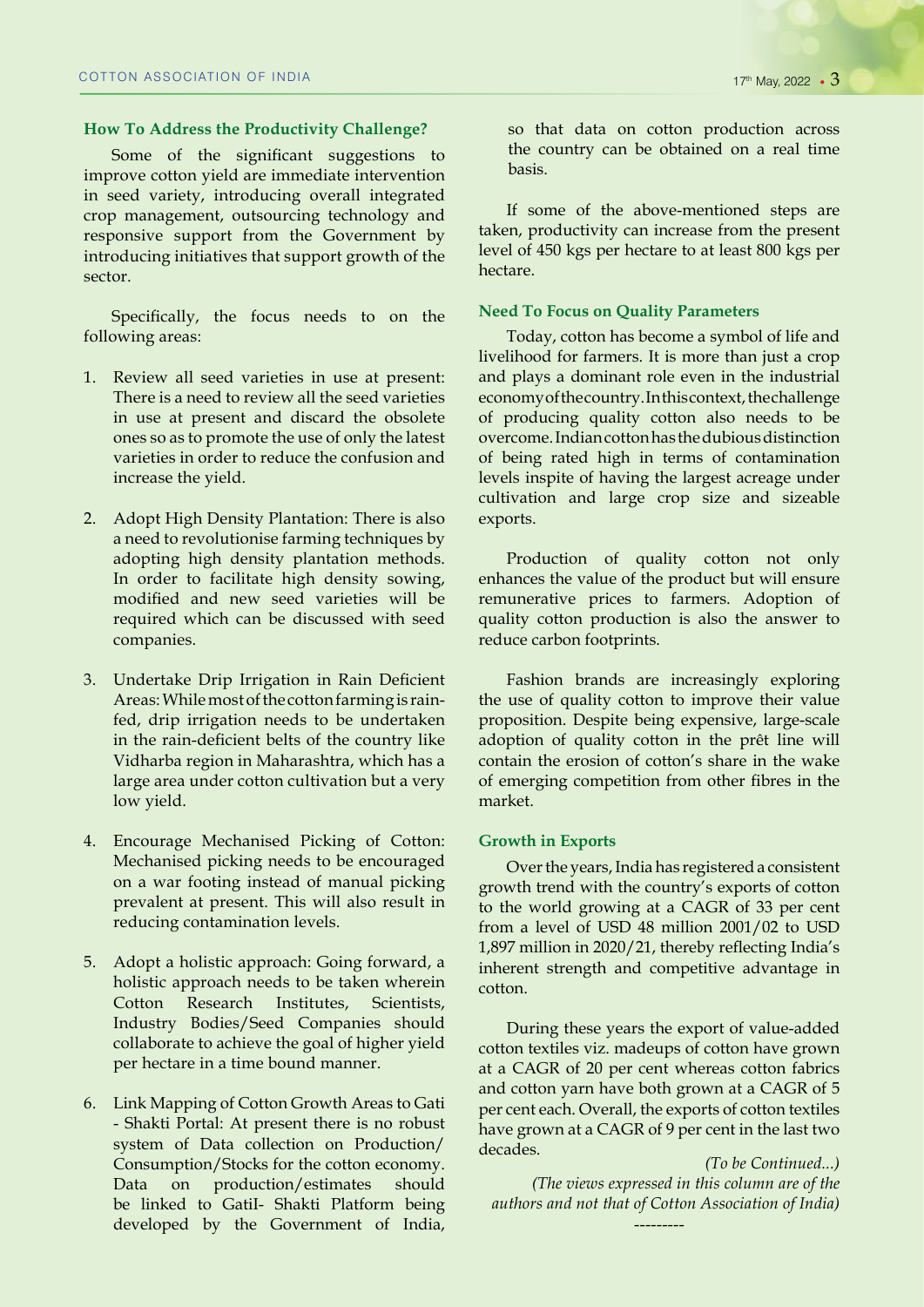# ICA Delegates meet Key Members of Cotton Fraternity in Mumbai and Delhi

The ICA delegation accompanied by the members of the CAI Core Group met the Textile Commissioner of India, Mrs. Roop Rashi (IA & AS), Mr. Pradeep Kumar Agarwal, Chairman-cum-Managing Director, Cotton Corporation of India Ltd. (CCI) and the members of their respective teams to exchange views on various cotton related matters. A lunch was also hosted by the Textile Commissioner of India for the ICA delegates at Hotel Oberoi.



The ICA delegation including President, Mr. Alex Hsu, ICA Managing Director, Mr. Bill Kingdon, their immediate Past President, Mr. Azeez Syed and Director, Mr. Mohit Shah also met Confederation of Indian Textile Industry (CITI) President, Mr. T. Rajkumar, Northern India Textile Mills Association (NITMA) President, Mr. Sanjay Garg and members from Multinational Cotton Companies based in India, which are members of the ICA. The meeting took place at Le Meridien, Delhi, followed by lunch.



Before concluding their India visit, the delegation also visited the Central Institute for Research on Cotton Technology (CIRCOT) in Mumbai, a leading research institution on cotton.



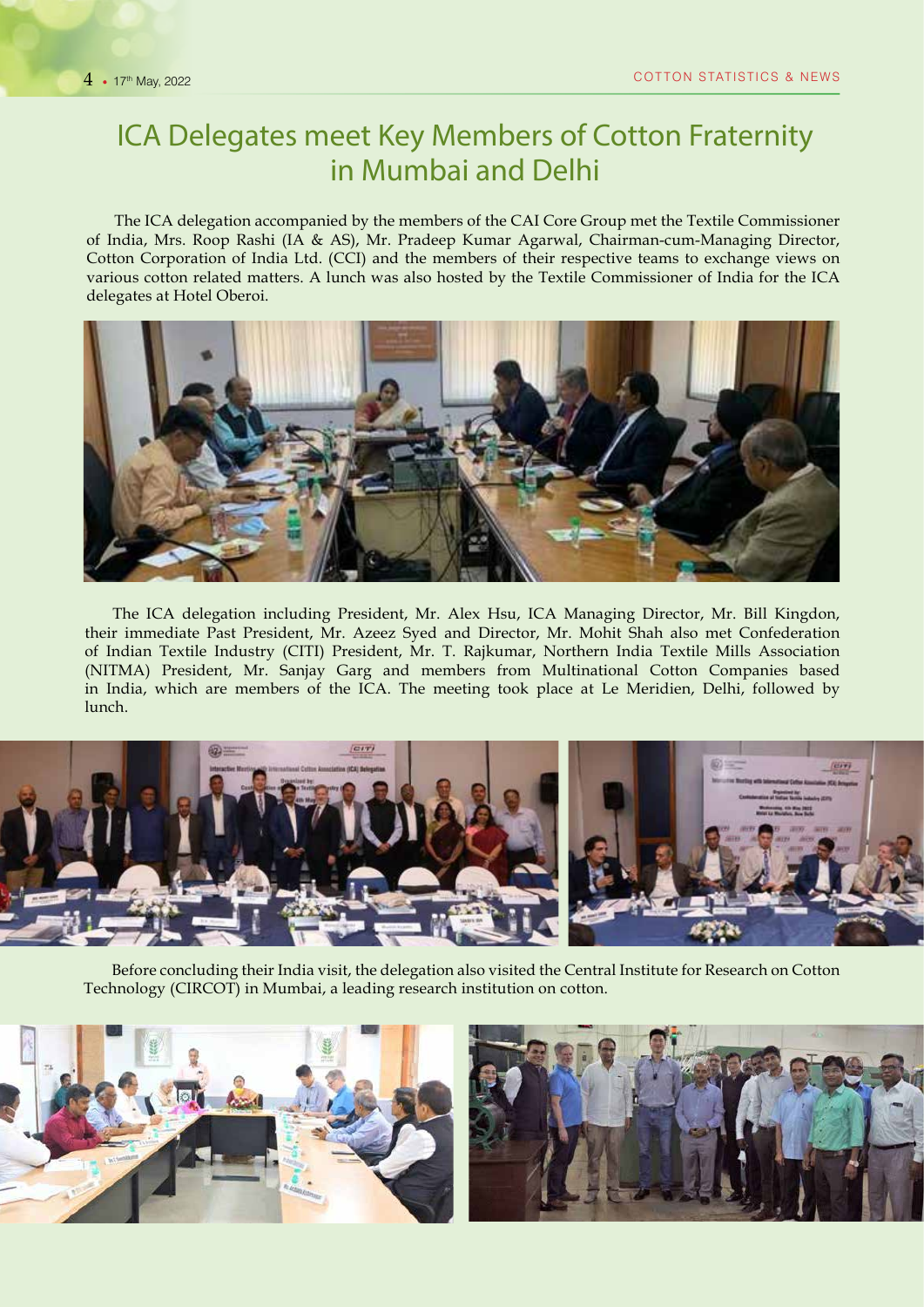# **CAI Further Lowers its Cotton Crop Estimate for 2021-22 Season to 323.63 Lakh Bales**

**Totton Association of India (CAI) has released** its April estimate of the cotton crop for the season 2021-22 beginning from 1st October 2021. The CAI has further reduced its cotton crop estimate for the 2021-22 season by 11.50 lakh bales to 323.63 lakh bales of 170 kgs. each (i.e. 343.86 lakh running bales of 160 kgs. each) from its previous estimate of 335.13 lakh bales of 170 kgs. each (equivalent to 356.08 lakh running bales of 160 kgs. each). The state-wise break-up of the Cotton Production and Balance Sheet for the season with the corresponding data for the previous crop year are given below.

The total cotton supply for the months of October 2021 to April 2022 is estimated by the CAI at 358.49 lakh bales of 170 kgs. each (equivalent to 380.90 lakh running bales of 160 kgs. each), which consists of the arrivals of 277.49 lakh bales of 170 kgs. each (equivalent to 294.83 lakh running bales of 160 kgs. each), imports of 6 lakh bales of 170 kgs. each (equivalent to 6.38 lakh running bales of 160 kgs. each) and the opening stock estimated by the CAI at 75 lakh bales of 170 kgs. each (equivalent to 79.69 lakh running bales of 160 kgs. each) at the beginning of the season.

Further, the CAI has estimated cotton consumption for the months of October 2021 to April 2022 at 200 lakh bales of 170 kgs. each (equivalent to 212.50 lakh running bales of 160 kgs. each) while the export shipments upto 30th April 2022 are estimated by the CAI at 36 lakh bales of 170 kgs. each (equivalent to 38.25 lakh running bales of 160 kgs. each). Stock at the end of April 2022 is estimated at 122.49 lakh bales of 170 kgs. each (equivalent to 130.15 lakh running bales of 160 kgs. each) including 78 lakh bales of 170 kgs. each (equivalent to 82.88 lakh running bales of 160 kgs. each) with textile mills and the remaining 44.49 lakh bales of 170 kgs. each (equivalent to 47.27 lakh running bales of 160 kgs. each) with the CCI, Maharashtra Federation and others (MNCs, traders, ginners, MCX, etc. including the cotton sold but not delivered).

The CAI Crop Committee has estimated the total cotton supply till end of the cotton season 2021-22 i.e. upto 30th September 2022 at 413.63 lakh bales of 170 kgs. each (equivalent to 439.48 lakh running bales of 160 kgs. each) which is less by 11.50 lakh bales compared to 425.13 lakh bales of 170 kgs. each (equivalent to 451.70 lakh running bales of 160 kgs. each) estimated by the CAI previously. The total cotton supply consists of the opening stock of 75 lakh bales of 170 kgs. each (equivalent to 79.69 lakh running bales of 160 kgs. each) at the beginning of the cotton season on 1st October 2021, crop for the season estimated at 323.63 lakh bales of 170 kgs. each (equivalent to 343.86 lakh running bales of 160 kgs. each) as against the previous estimate of 335.13 lakh bales of 170 kgs. each (equivalent to 356.08 lakh running bales of 160 kgs. each) and the imports for the Season estimated at 15 lakh bales of 170 kgs. each (equivalent to 15.94 lakh running bales of 160 kgs. each) that is at the same level as estimated previously as against the previous year's import estimates of 10 lakh bales of 170 kgs. each (equivalent to 10.63 lakh running bales of 160 kgs. each).

The domestic consumption is now estimated by the CAI at 320 lakh bales of 170 kgs. each (equivalent to 340 lakh running bales of 160 kgs. each) as against 340 lakh bales of 170 kgs. each (equivalent to 361.25 lakh running bales of 160 kgs. each) estimated previously. The exports for the season have been estimated at 40 lakh bales of 170 kgs. each (equivalent to 42.50 lakh running bales of 160 kgs. each). The exports estimate for the previous cotton season 2020- 21 was of 78 lakh bales of 170 kgs. each (equivalent to 82.88 lakh running bales of 160 kgs. each). The carry-over stock which was earlier estimated at 40.13 lakh bales of 170 kgs. each (equivalent to 42.64 lakh running bales of 160 kgs. each) is now estimated at 53.63 lakh bales of 170 kgs. each (equivalent to 56.98 lakh running bales of 160 kgs. each). The previous year's stock was estimated by CAI at 75 lakh bales of 170 kgs. each (equivalent to 79.69 lakh running bales of 160 kgs. each).

# **Highlights of Deliberations held by the CAI Crop Committee on 13th May 2022**

The Crop Committee of the Cotton Association of India (CAI) held its physical meeting on Friday, the 13th May 2022, which was attended by 15 members representing various cottton growing regions of the country. The Committee arrived at the April estimate of the cotton crop for the 2021-22 season and drawn the estimated cotton balance sheet based on the data available from various trade sources, upcountry associations and other stakeholders.

The following are the highlights of the deliberations held at this meeting:-

#### **1. Consumption**

The CAI has reduced its consumption estimate for the current crop year 2021-22 at 320 lakh bales of 170 kgs. each (equivalent to 340 lakh running bales of 160 kgs. each) as against its previous consumption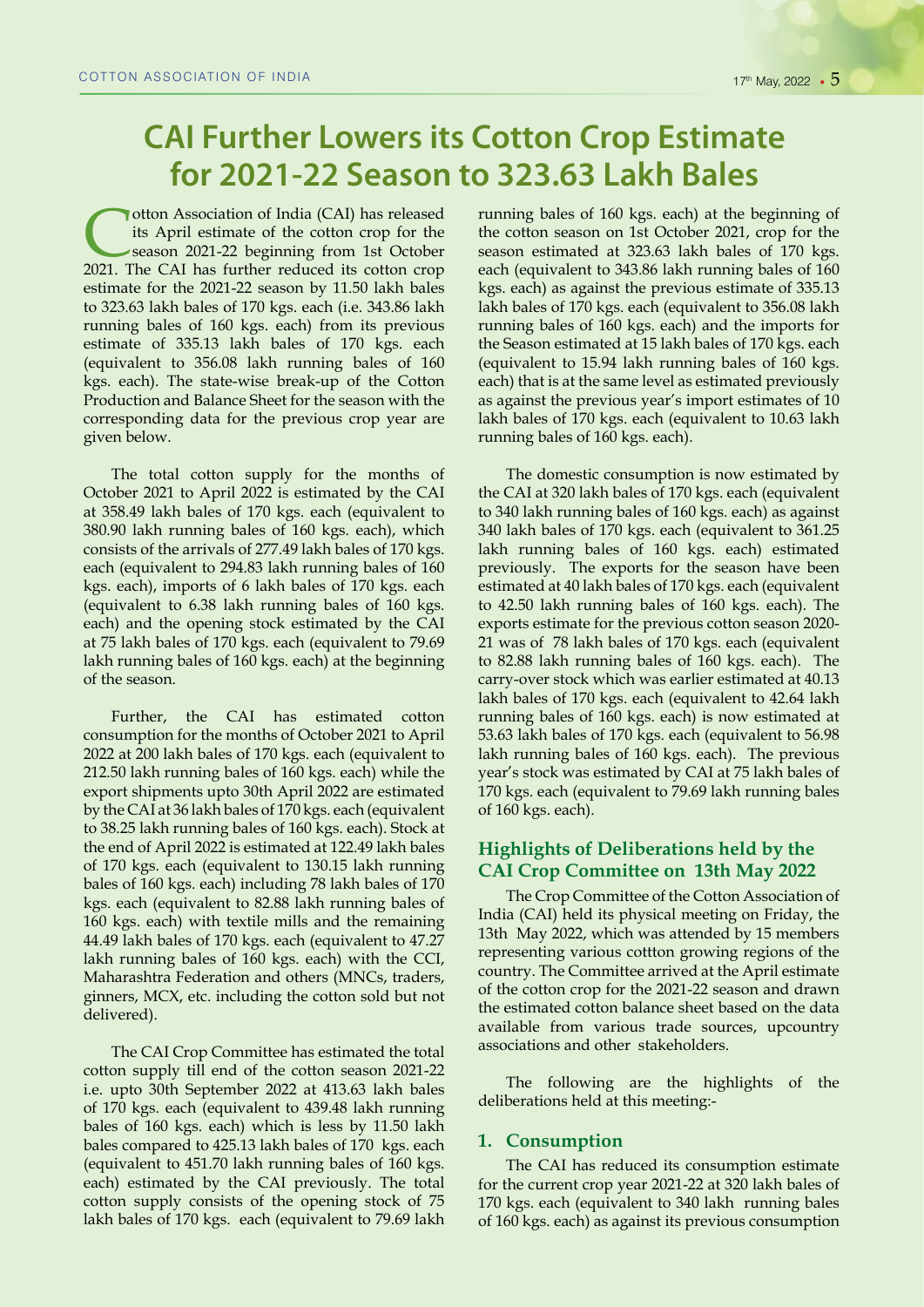estimate of 340 lakh bales of 170 kgs. each (equivalent to 361.25 lakh running bales of 160 kgs. each). The previous year's consumption estimate was 335 lakh bales of 170 kgs. each (equivalent to 355.94 lakh running bales of 160 kgs. each).

Upto 30th April 2022, the consumption is estimated at 200 lakh bales of 170 kgs. each (equivalent to 212.50 lakh running bales of 160 kgs. each).

#### **2. Production**

The CAI has reduced its production estimate for the season 2021-22 to 323.63 lakh bales of 170 kgs. each (equivalent to 343.86 lakh running bales of 160 kgs. each) from its previous estimate of 335.13 lakh bales of 170 kgs. each (equivalent to 356.08 lakh running bales of 160 kgs. each) made earlier. The changes made in the state-wise cotton production estimates compared to those estimated during the last month are given below:-

|                | In lakh bales of 170 kgs. each |
|----------------|--------------------------------|
| <b>States</b>  | Reduction (-) / Increase (+)   |
| Gujarat        | $-5.00$                        |
| Maharashtra    | $-5.00$                        |
| Madhya Pradesh | $-1.00$                        |
| Telangana      | $-2.00$                        |
| Karnataka      | $-0.50$                        |
| Tamil Nadu     | $+2.00$                        |
| Total          | $-11.50$                       |

This production estimate includes Tamil Nadu summer crop which will arrive in the months of June, July and August and it also includes the new crop which will arrive in August and September.

The Committee members will have a close watch on the cotton arrivals in the subsequent months and if any addition or reduction is required to be made in the production estimate, the same will be made in the CAI reports.

#### **3. Imports**

The estimate of cotton Imports into India has been maintained at 15 lakh bales of 170 kgs. each (equivalent to 15.94 lakh running bales of 160 kgs. each). The imports estimated for the 2021-22 crop year are more by 5.00 lakh bales of 170 kgs. each (equivalent to 5.31 lakh running bales of 160 kgs. each) compared to the imports estimate of 10 lakh bales of 170 kgs. each (equivalent to 10.63 lakh running bales of 160 kgs. each) for the previous crop year 2020-21.

Upto 30th April 2022 about 6 lakh bales of 170 kgs. each (equivalent to 6.38 lakh running bales of 160 kgs. each) are estimated to have arrived the Indian Ports.

## **4. Exports**

The Committee has reduced its cotton exports estimate to 40 lakh bales of 170 kgs. each (equivalent to 42.50 lakh running bales of 160 kgs. each) from its previous export estimate of 45 lakh bales of 170 kgs. each (equivalent to 47.81 lakh running bales of 160 kgs. each).

Upto 30th April 2022, about 36 lakh bales of 170 kgs. each (equivalent to 38.25 lakh running bales of 160 kgs. each) are estimated to have been shipped.

#### **5. Arrivals**

Indian cotton arrivals during the months of October 2021 to April 2022 are estimated at 277.49 lakh bales of 170 kgs. each (equivalent to 294.83 lakh running bales of 160 kgs. each). **Upto 30th April 2022, around 85% of Indian cotton arrivals are over. According to the CAI records for the cotton seasons 2017-18 to 2019-20, 15.64% of total crop arrivals are coming during the period of 1st May to 30th September. This includes current season as well as the new crop arrivals of August and September. Considering this, around 46 to 48 lakh bales ± 5 lakh bales of 170 kgs. each are expected to arrive.**

#### **6. Stock as on 30th April 2022**

The cotton stocks held by mills in their godowns on 30th April 2022 are estimated at 78 lakh bales of 170 kgs. each (equivalent to 82.88 lakh running bales of 160 kgs. each). The mills have on an average 89 days' cotton stock in their godowns.

The CCI, Maharashtra Federation, MNCs, Ginners, Traders, MCX, etc. are estimated to have a total stock of about 44.49 lakh bales of 170 kgs. each (equivalent to 47.27 lakh running bales of 160 kgs. each) as on 30th April 2022.

Thus, the total stock held by spinning mills and stockists including the stock of cotton sold but not delivered on 30th April 2022 is estimated at 122.49 lakh bales of 170 kgs. each (equivalent to 130.15 lakh running bales of 160 kgs. each).

# **7. Closing Stock as on 30th September 2022**

Closing stock as on 30th September 2022 is estimated by the Committee at 53.63 lakh bales of 170 kgs. each (equivalent to 56.98 lakh running bales of 160 kgs. each).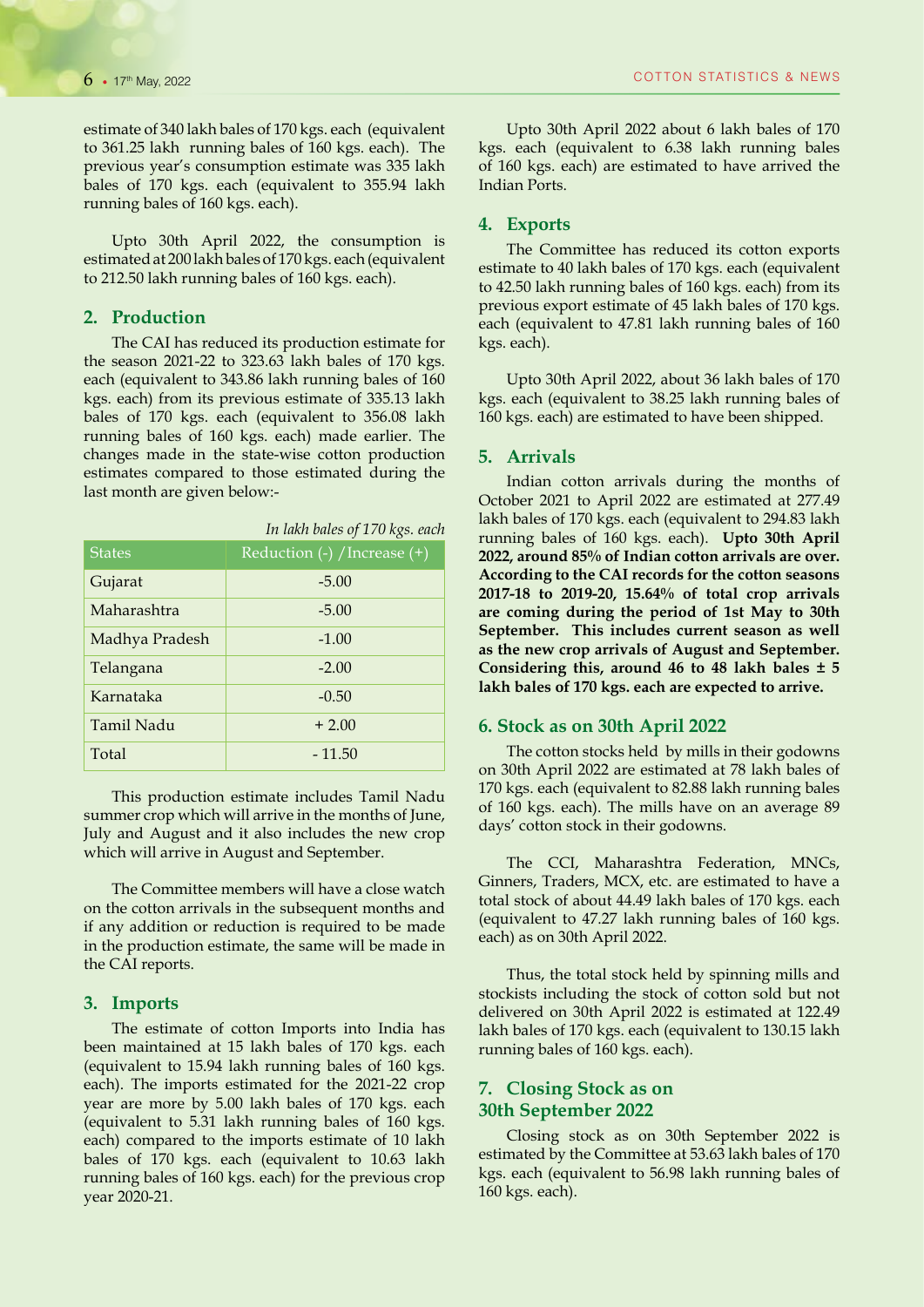# **CAI's Estimates of Cotton Crop for the Season 2021-22 and 2020-21**

# *(in lakh bales of 170 kg.)*

|                           |                                                                       | <b>Production Estimate</b> | <b>Arrivals as on 30th April 2022</b> |                                 |                                    |                                 |  |
|---------------------------|-----------------------------------------------------------------------|----------------------------|---------------------------------------|---------------------------------|------------------------------------|---------------------------------|--|
| <b>State</b>              | 2021-22                                                               |                            |                                       | 2020-21                         | 2021-22                            |                                 |  |
|                           | In lakh b/s<br>In running b/s<br>of 160 Kgs. each<br>of 170 Kgs. each |                            | In running b/s<br>of 160 Kgs. each    | In lakh b/s<br>of 170 Kgs. each | In running b/s<br>of 160 Kgs. each | In lakh b/s<br>of 170 Kgs. each |  |
| Punjab                    | 9.64                                                                  | 9.07                       | 11.16                                 | 10.50                           | 7.36                               | 6.93                            |  |
| Haryana                   | 17.11                                                                 | 16.10                      | 23.91                                 | 22.50                           | 15.63                              | 14.71                           |  |
| <b>Upper Rajasthan</b>    | 15.24                                                                 | 14.34                      | 20.72                                 | 19.50                           | 15.39                              | 14.48                           |  |
| Lower Rajasthan           | 12.57                                                                 | 11.83                      | 13.81                                 | 13.00                           | 10.37                              | 9.76                            |  |
| <b>Total North Zone</b>   | 51.34<br>69.59<br>54.55                                               |                            | 65.50                                 | 48.75                           | 45.88                              |                                 |  |
| Gujarat                   | 89.24                                                                 | 83.99                      | 97.22                                 | 91.50                           | 76.29                              | 71.80                           |  |
| Maharashtra               | 84.96                                                                 | 79.96                      | 86.06                                 | 81.00                           | 74.11                              | 69.75                           |  |
| Madhya Pradesh            | 20.19                                                                 | 19.00                      | 19.66                                 | 18.50                           | 18.15                              | 17.08                           |  |
| <b>Total Central Zone</b> | 194.38                                                                | 182.95                     | 202.94                                | 191.00                          | 168.54                             | 158.63                          |  |
| Telangana                 | 40.28                                                                 | 37.91                      | 46.75                                 | 44.00                           | 34.53                              | 32.50                           |  |
| Andhra Pradesh            | 14.13                                                                 | 13.30                      | 17.00                                 | 16.00                           | 13.02                              | 12.25                           |  |
| Karnataka                 | 22.37                                                                 | 21.05                      | 25.50                                 | 24.00                           | 19.55                              | 18.40                           |  |
| <b>Tamil Nadu</b>         | 12.75                                                                 | 12.00                      | 7.97                                  | 7.50                            | 5.05                               | 4.75                            |  |
| <b>Total South Zone</b>   | 89.53                                                                 | 84.26                      | 97.22                                 | 91.50                           | 72.14                              | 67.90                           |  |
| Orissa                    | 2.21                                                                  | 2.08                       | 3.19                                  | 3.00                            | 2.21                               | 2.08                            |  |
| Others                    | 3.19                                                                  | 3.00                       | 2.13                                  | 2.00                            | 3.19                               | 3.00                            |  |
| <b>Total</b>              | 343.86                                                                | 323.63                     | 375.06                                | 353.00                          | 294.83                             | 277.49                          |  |

*\* Including loose*

# **The Balance Sheet drawn by the Association for 2021-22 and 2020-21 is reproduced below:-**

| $(in$ lakh bales of 170 kg.) |         |         |  |  |  |  |  |  |
|------------------------------|---------|---------|--|--|--|--|--|--|
| <b>Details</b>               | 2021-22 | 2020-21 |  |  |  |  |  |  |
| <b>Opening Stock</b>         | 75.00   | 125.00  |  |  |  |  |  |  |
| Production                   | 323.63  | 353.00  |  |  |  |  |  |  |
| Imports                      | 15.00   | 10.00   |  |  |  |  |  |  |
| <b>Total Supply</b>          | 413.63  | 488.00  |  |  |  |  |  |  |
| <b>Mill Consumption</b>      | 285.00  | 292.00  |  |  |  |  |  |  |
| Consumption by SSI Units     | 22.00   | 25.00   |  |  |  |  |  |  |
| Non-Mill Use                 | 13.00   | 18.00   |  |  |  |  |  |  |
| <b>Total Domestic Demand</b> | 320.00  | 335.00  |  |  |  |  |  |  |
| <b>Available Surplus</b>     | 93.63   | 153.00  |  |  |  |  |  |  |
| Exports                      | 40.00   | 78.00   |  |  |  |  |  |  |
| <b>Closing Stock</b>         | 53.63   | 75.00   |  |  |  |  |  |  |

# **Balance Sheet of 7 months i.e. from 1.10.2021 to 30.04.2022 for the season 2021-22**

| <b>Details</b>                                                             | In lakh b/s<br>of 170 kg. | In $'000$<br><b>Tons</b> |
|----------------------------------------------------------------------------|---------------------------|--------------------------|
| Opening Stock as on 01.10.2021                                             | 75.00                     | 1275.00                  |
| Arrivals upto 30.04.2022                                                   | 277.49                    | 4717.33                  |
| Imports upto 30.04.2022                                                    | 6.00                      | 102.00                   |
| <b>Total Available</b>                                                     | 358.49                    | 6094.33                  |
| Consumption                                                                | 200.00                    | 3400.00                  |
| <b>Export Shipments upto</b><br>30.04.2022                                 | 36.00                     | 612.00                   |
| <b>Stock with Mills</b>                                                    | 78.00                     | 1326.00                  |
| Stock with CCI, Maha. Fedn.,<br>MCX, MNCs, Ginners, Traders<br>& Exporters | 44.49                     | 756.33                   |
| Total                                                                      | 358.49                    | 6094.33                  |